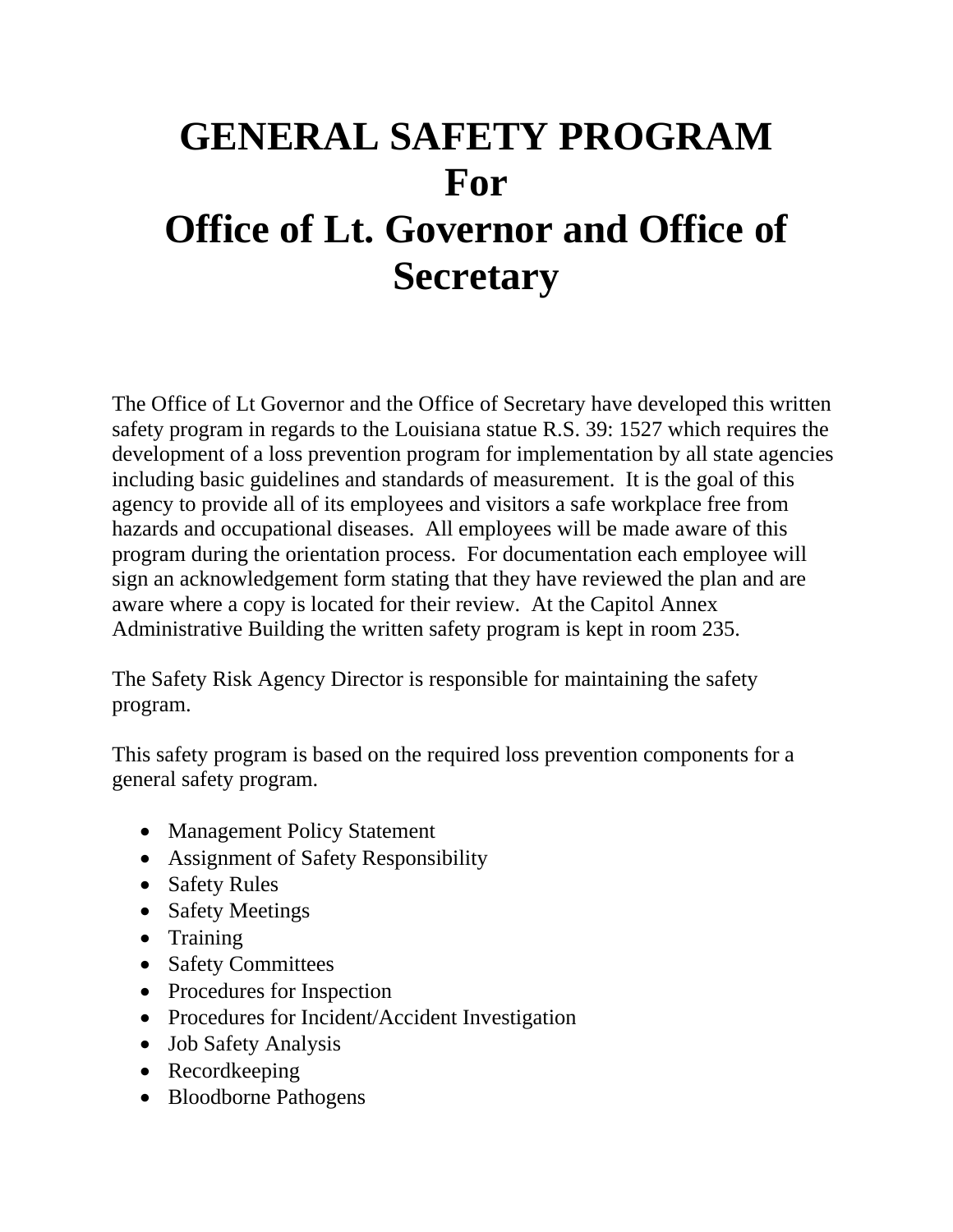- First Aid
- Emergency Preparedness
- Hazardous Materials-Hazard Communication

## **I. Management Policy Statement**

The Office of Lt Governor and the Office of Secretary has developed a proper written Management Policy Statement to reflect management's commitment to provide employees and visitors a safe environment to work and visit. Also, included is a Management Policy Statement from the Secretary of Culture, Recreation & Tourism and Governor John Bel Edwards. (See Exhibit A & B)

#### **II. Assignment of Safety Responsibility**

The Office of Lt Governor and the Office of Secretary has reviewed its operations and established a list of safety responsibilities that are required to provide all employees a safe work environment. These responsibilities are assigned to the site management, loss prevention, maintenance and other employees. Also included in this section is the Human Resources' Disciplinary Policy for handling employees that do not adhere to the written safety responsibilities. The written assignment of safety Responsibilities is given to each employee at orientation and such action is documented by a signed acknowledgement form. (See Exhibit C)

## **III. Safety Rules**

The Office of Lt Governor and Office of Secretary have reviewed its operation and established a written set of general safety rules for all employees. When appropriate or necessary any site/task specific safety rules will be developed for the involved employees. Each employee will be given a copy of the safety rules at orientation and such action is documented by a signed acknowledgement form. The safety rules are reviewed by the employees annually during a safety meeting. Attendance is documented by the sign-in sheet. (See Exhibit  $D \& E$ )

## **IV. Safety Meetings**

The Office of Lt Governor and Office of Secretary is a **Class B Agency** and perform safety meetings quarterly**.** The required documentation for a safety meeting is as follows:

- Topics Discussed
- Employees sign in sheet or read receipt(Online)
- Instructor's Name
- Teaching Aids if any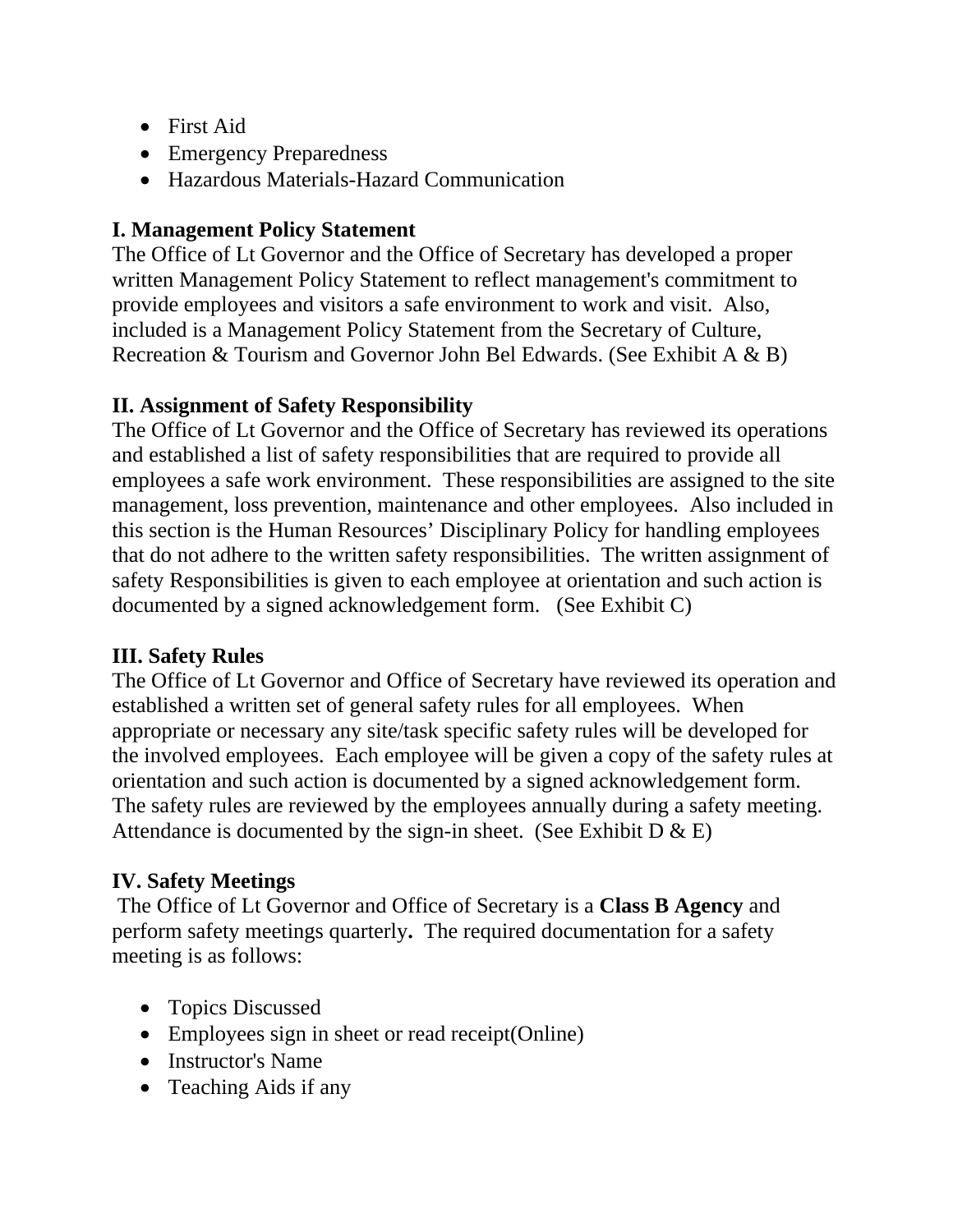- Date of Safety Meeting
- Total Number of employees on staff
- Total number of employees that attended meeting

Employees that are unable to attend the regular scheduled safety meeting will be given the safety material to review and will be able to sign the sign-in sheet with the appropriate date. The attendance goal for the Office of Lt Governor and the Office of Secretary is 100 %. The Lt Governor and Secretary will attend all of the safety meetings to show support for the safety program. The topics for the safety meetings will be chosen that apply to all employees. Employees will be given the opportunity to provide recommendations for safety topics. Documentation for safety meetings will be maintained for a minimum of three years. (See Exhibit F)

## **V. Training**

Safety related training is provided to all employees of the Office of Lt Governor and Office of Secretary that must perform new tasks or operate new equipment or whose safety performance is not satisfactory. The safety related training whether conducted by a supervisor on the job or by a training specialist, will include instruction in the correct work procedures, use of safety equipment, and availability of assistance. Also, safety related training will cover a review of a basic topic as well as the site's existing written policy that also pertains to the same topic. **All safety related training will be documented**. (See Exhibit G)

The Safety Risk Agency Director will ensure that only trained employees will conduct safety meetings, inspections of the work site, investigate accidents, analyzing jobs for safety (JSA), and to demonstrate leadership skills in safety.

The Safety Risk Agency Director will attend the ORM Loss Prevention Program Class every three years and will maintain documentation for completing the class. To meet ORM guidelines, policies for Sexual Harassment, Drug Testing & Substance Abuse have been developed, issued and discussed with all employees at orientation. The training of employees on these topics is performed within the three month of hire requirement and is provided again every five years for Substance Abuse and annually for Sexual Harassment. Training for these topics may count as one of the monthly/quarterly safety meetings.

#### **VI. Procedures for Inspection**

The Office of Lt Governor and Office of Secretary is a Class B agency and perform inspection on a quarterly basis. A written procedure has been developed for conducting inspections of this facility to identify and to correct hazards. A site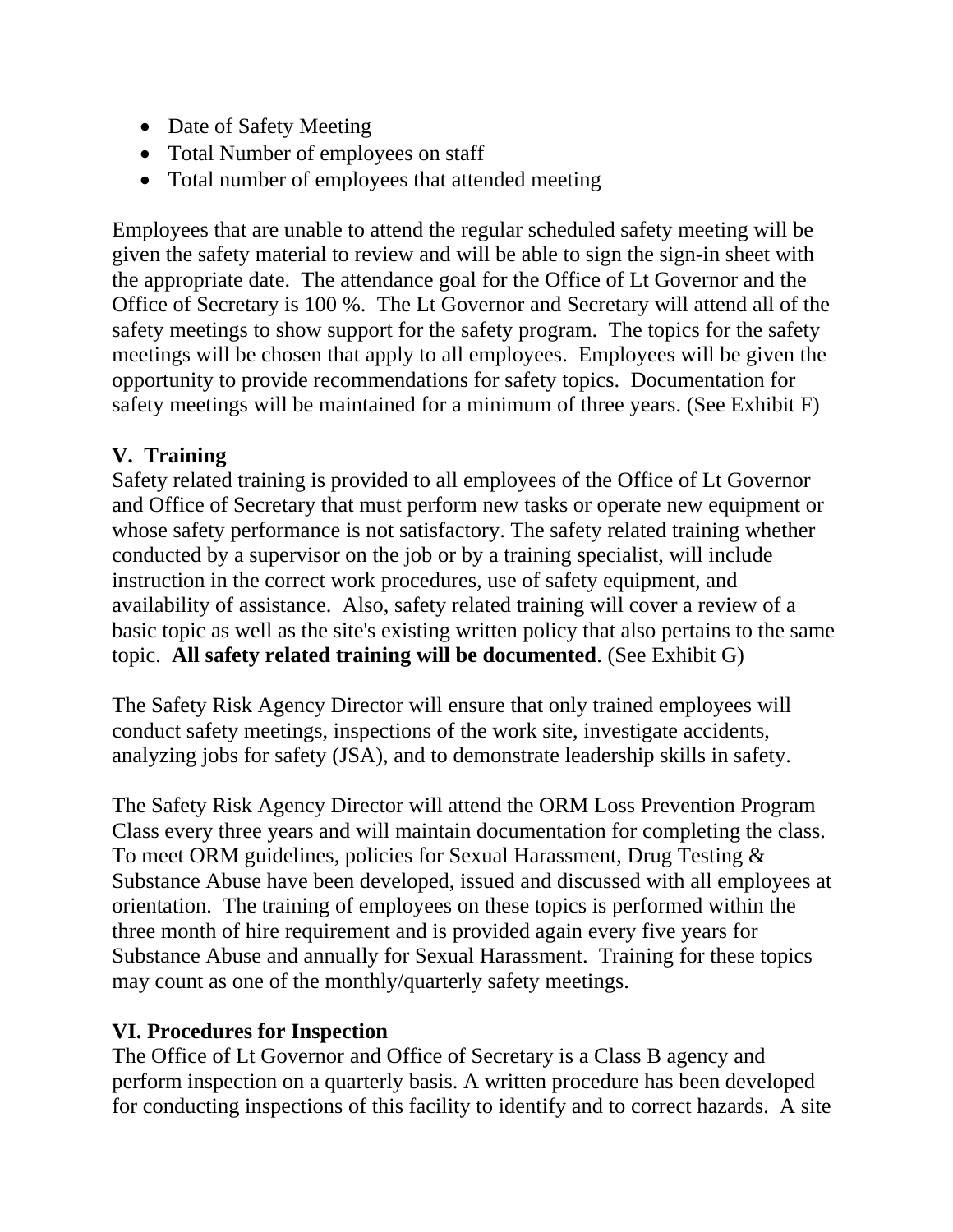specific inspection form is used for the inspection process. Each building is required to be inspected. It covers the inspection of the following site components if applicable:

- Building Safety
- Electrical Safety
- Emergency Equipment
- Fire Safety
- Office Safety
- Storage Methods

The completed inspection forms are maintained for three years.

All employees are responsible for immediately reporting any recognized potentially hazardous condition or practice. These hazards or unsafe conditions will be reported to a supervisor or appropriate employee via the Hazard Control Log or the Safety Risk Agency Director. If a supervisor or the loss prevention representative cannot correct the hazard, they will immediately report it to the next level of management. If a hazard exits for more than 30 days, the supervisor or loss prevention representative will request assistance from the ORM Loss Prevention Unit for assistance. Additionally, any deficiency discovered during an inspection conducted by the Fire Marshal will be corrected in the designated timeline. (See Exhibit  $H \& D$ 

#### **VII. Procedures for Incident/Accident Investigation**

The Lt Governor's Office and the Office of Secretary **have** developed a written incident/accident investigation procedures. The procedures required that the following forms to be completed after an incident/accident:

- DA-2000-Employees incidents
- DA-3000-Visitor incidents
- DA-1973(OWC-1007)-First report of employee injury
- Site internal Employer Report Accident Form
- Supplemental Report as necessary

The work area supervisor where the incident/accident occurred will normally complete the required forms. The Safety Risk Agency Director will review all completed forms for accuracy. All forms are required to be completed in entirety with additional written information supplied as necessary. The DA-1973 will be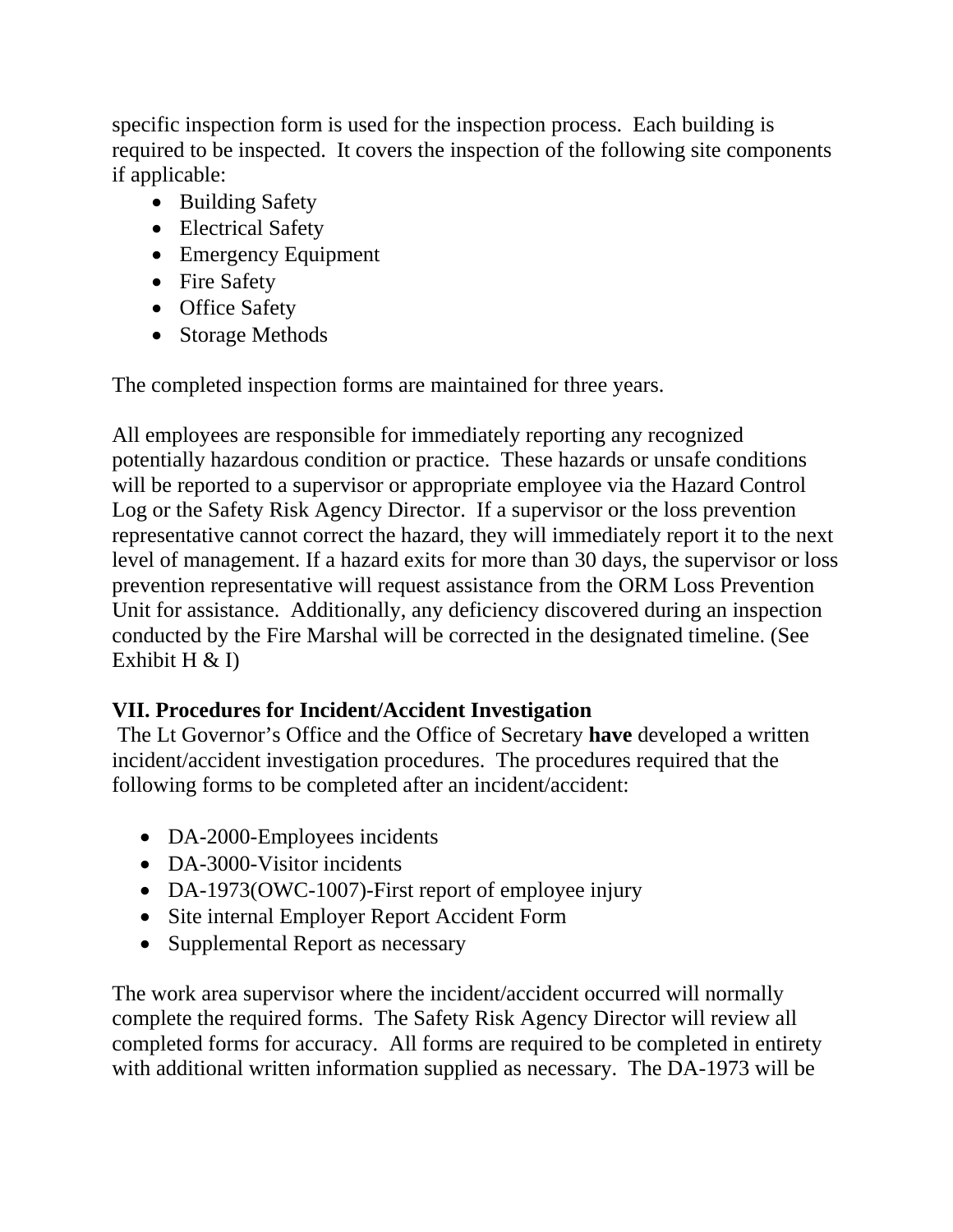forwarded to the agency workers compensation representative to report employee claims online to ORM Claims Office.

In the event of a fatality, the ORM Loss Prevention Unit will be notified immediately. (Exhibit J, K, L, M  $\&$  N)

## **VIII. Job Safety Analysis**

At the Office of Lt. Governor and Office of Secretary, Job Safety Analysis (JSAs) is developed for all tasks that have resulted in an incident/accident trend, death, or a change in job procedures or equipment. For equipment, the standard operating procedures in the maintenance/operating manual are used as the JSA. Employees are trained annually on the existing JSAs. The training is documented and maintained for three years. JSAs are reviewed after a related incident/accident to revise as necessary to prevent similar accidents from re-occurring. JSAs for the Office of Lt Governor and Office of Secretary are kept at/in room 238 for employee review. (See Exhibit O)

## **IX. Recordkeeping**

The Office of Lt Governor and Office of Secretary will keep the following records for three years:

- Inspection Reports
- Hazard Control Logs
- Job Safety Analysis
- Incident/Accident Investigations
- Safety Meeting Documentation

These training records will be maintained for five years:

- Training Records
	- 1. Bloodborne Pathogens
	- 2. Drug Testing & Substance Abuse
	- 3. Sexual Harassment
	- 4. Ethics Training
	- 5. Defensive Driving

## **X. Blood borne Pathogens**

The Office of Lt Governor and Office of Secretary have developed a written Bloodborne Pathogen program composed of the five mandated components:

- Employee exposure determination
- Medical evaluation for affected employees
- Methods of compliance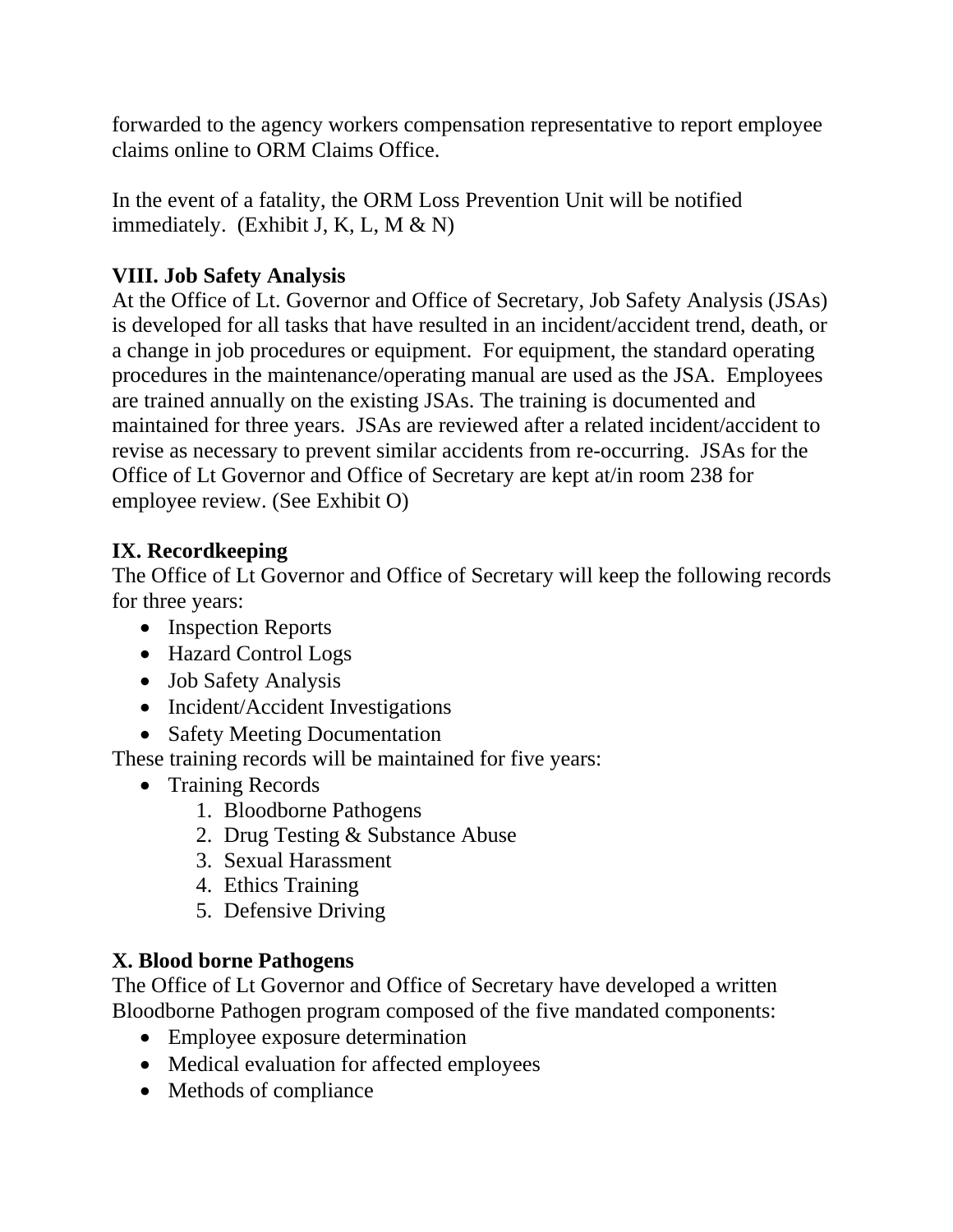- Employee training
- Work practice controls

Employees at the Office of Lt Governor and Office of Secretary have been designated in the category of "Low Risk" with reference to occupational exposure to Blood borne Pathogens.

"Low Risk" employees will receive Bloodborne Pathogen training within 3 months of hire and thereafter every 5 years. These employees may use the ORM online BBP training course found on the "Leo" website.

If the Office of Lt Governor and Office of Secretary experiences a BBP exposure incident, all employees are required to be retrained on BBP within 60 days of the incident. All BBP training is documented and is maintained for a period of 5 years.

#### **XI. First Aid**

The Office of Lt. Governor and Office of Secretary has developed a written First Aid program that addresses the needs of its employees and visitors. The Safety Risk Agency Director is responsible for keeping the first aid kits stocked with supplies and maintained. First Aid kits are located in the following areas:

 $\bullet$  Room 235

(See Exhibit Q)

#### **XII. Emergency Preparedness Program**

The Office of the Lt Governor and Office of Secretary has developed a written Emergency Preparedness Program that covers the following mandated ORM emergency situation components:

- $\bullet$  Fire
- Natural Disasters
- Proximity threats
- Terriosm

Fire drills are conducted at least once per year and documented and maintained for three years. (See Exhibit Q)